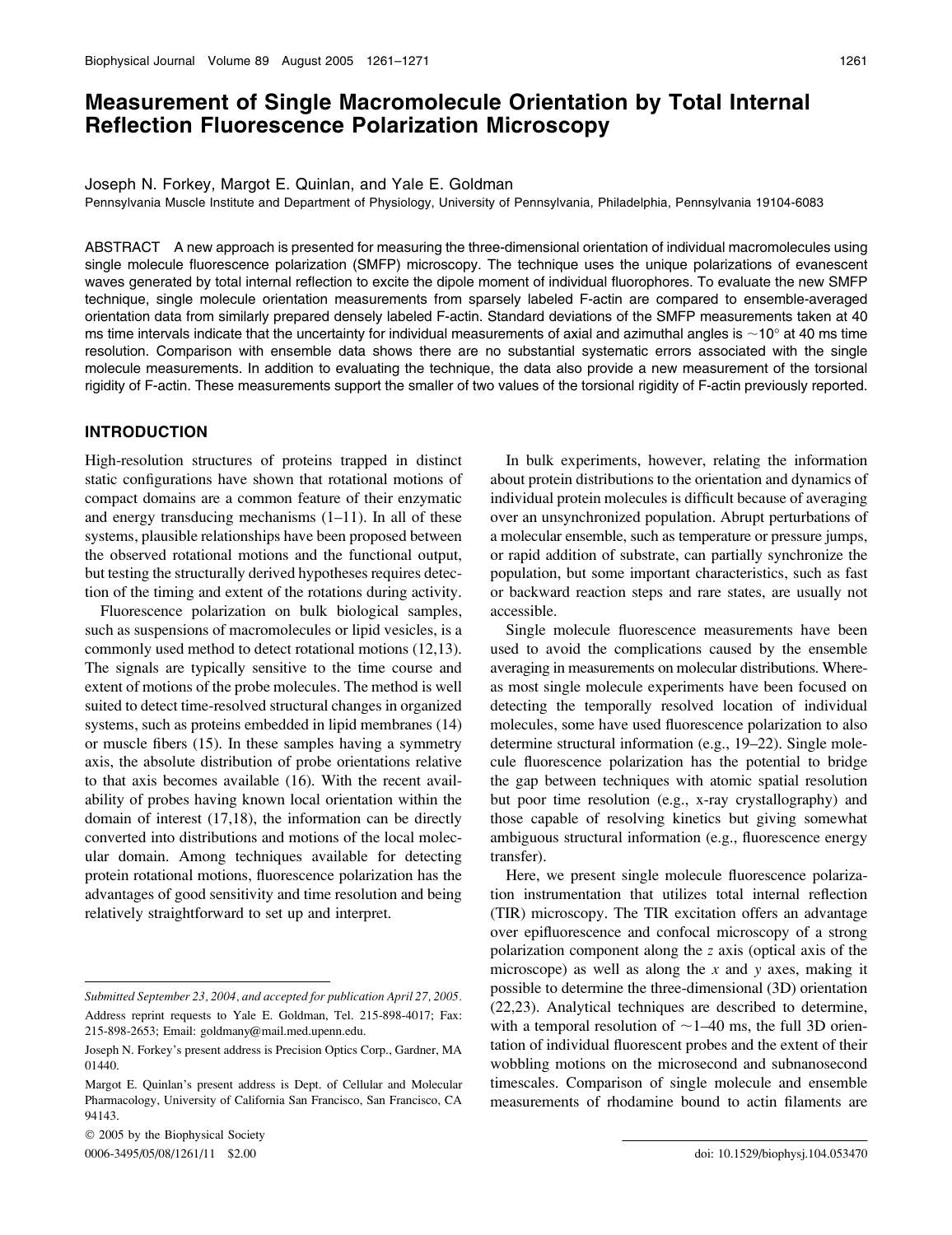used to evaluate the accuracy and limits of the technique. Large rotational motions of the rhodamine probes  $(40^{\circ}$  halfwidth of the wobble cone) on the microsecond timescale confirm other measurements of the dynamics of actin monomers in filaments that have been hypothesized to be crucial for actomyosin-based motility (24).

## METHODS

#### Protein purification

Fast skeletal muscle myosin II was purified from New Zealand white rabbit back muscle as described by Margossian and Lowey (25) with minor modifications. Myosin was stored in 0.3 M KCl, 5 mM Hepes, pH 7.0, 5 mM NaN<sub>3</sub> and 50% glycerol at  $-20^{\circ}$ C for up to 6 months. Actin was also purified from rabbit muscle according to a protocol similar to Spudich and Watt (26) as modified by Murray et al. (27). G-actin was stored on ice in G-buffer (2 mM Tris, pH 8.0, 0.2 mM CaCl<sub>2</sub>, 0.2 mM ATP, 0.5 mM DTT) for 3–4 weeks or frozen in liquid  $N_2$  and stored at  $-80^{\circ}$ C for up to a year.

## Protein labeling

G-actin was labeled at  $Cys^{374}$  with either 1,5-I-AEDANS (N-(iodoacetyl-N9(5-sulfo-1-napthyl)ethylenediamine, Sigma, St. Louis, MO, No. I8879) or 5-IATR (5-iodoacetamidotetramethylrhodamine, a gift from J. E. T. Corrie, National Institute for Medical Research, Mill Hill, London) following the protocol for labeling with pyrenyl-iodoacetamide (28) with minor modifications. Actin concentration and extent of labeling were determined using  $\varepsilon_{290} = 2.66 \times 10^4 \text{ M}^{-1} \text{ cm}^{-1}$  for actin (29),  $\varepsilon_{549} = 9.69 \times 10^4 \text{ M}^{-1}$ cm<sup>-1</sup> and  $\varepsilon_{290}/\varepsilon_{549} = 0.21$  for ATR (30,31), and  $\varepsilon_{337} = 6.0 \times 10^3 \,\mathrm{M}^{-1} \,\mathrm{cm}^{-1}$ and  $\varepsilon_{290}/\varepsilon_{337} = 0.21$  for AEDANS (32). Labeled G-actin was aliquoted, rapidly frozen in liquid nitrogen, and stored at  $-80^{\circ}$ C for up to 1 year. Factin with various ratios of AEDANS-labeled, ATR-labeled, and unlabeled actin was made at a total actin concentration of  $1 \mu M$  in F-buffer (10 mM Hepes, pH 7.0, 75 mM KCl, 2.5 mM MgCl<sub>2</sub>) and stabilized with 5  $\mu$ M phalloidin (Molecular Probes, Eugene, OR). Sparsely labeled F-actin was polymerized with 0.1% ATR-actin, 86% AEDANS-actin, and 14% unlabeled actin, whereas densely labeled F-actin had 10% ATR-actin, 10% AEDANS-actin, and 80% unlabeled actin. F-actin was stored on ice and used for up to 1 month.

# The experimental apparatus (Fig. 1) was built around a Nikon TE-300 inverted epifluorescence microscope equipped with a computer-controlled

piezoelectric x-y stage (Polytec PI (Auburn, MA) P-731.20). The excitation source was a 532 nm frequency doubled Nd:YAG laser (Lightwave Electronics (Mountain View, CA), Series 142, 220 mW). A rotatable halfwave plate (Meadowlark Optics, Frederick, CO) and linear polarizer were used to adjust the laser power. An electro-optical modulator (Conoptics (Danbury, CT), Pockel cell M370) rapidly switched the beam's polarization between vertical and horizontal polarizations, and then a polarizing beam splitter (PBS; Karl Lambrecht (Chicago, IL) BBPC-12-550nm) directed the beam alternatively along one of two directions (path 1 and path 2 in Fig. 1). Extinction ratios better than 1000:1 in this beam path alternation were necessary to reduce intensity variations at the sample due to interference. This was accomplished using a feedback system described in the Supplementary Material.

Along each path, the laser beam passed through a ''cleanup'' Glan-Thompson polarizer (Newport Corp. (Irvine, CA) 10GT04AR.14) and then through another Pockel cell that rapidly rotated the polarization back and forth between vertical and horizontal. The beam was directed toward the sample flow cell by mirrors carefully aligned to reflect in the vertical and horizontal planes. Each beam passed through a 200 mm focal length lens, a custom built BK7 glass octagonal prism (ESCO Products, Oak Ridge, NJ), optical immersion liquid (Cargille (Cedar Grove, NJ) No. 50350,  $n =$ 1.458), and finally, into a 1 mm thick quartz slide. Each of the focused beams

> FIGURE 1 Experimental apparatus. The input laser beam was alternately directed along path 1 and path 2. For each path, the beam passed through a linear polarizer (P), and then a Pockel cell (PC) to generate alternating linear polarizations parallel to (p) and perpendicular to (s) the relevant reflection plane. The beam was coupled into the quartz microscope slide by passing through the coupling prism (CP) and through index matching liquid. At the quartz/water interface, total internal reflection occurred, sending the beam back out through the coupling prism to a beam dump (not shown). The quartz slide was mounted on a piezoelectric stage (PS). Fluorescence was collected by a microscope objective lens (OL), passed through a barrier filter (BF), and imaged by a lens (L). Depending on the position of a removable mirror (RM), the fluorescence was imaged either onto an intensified CCD camera (ICCD) or through a Thompson beam splitting prism (BSP), onto two avalanche photodiodes (APDs).



#### Slide preparation

Labeled actin was held close to the microscope slide surface by binding to adhered myosin in the absence of ATP. A  $10-20$   $\mu$ l flow cell was prepared using a 25 mm  $\times$  76 mm  $\times$  1 mm thick fused silica slide (Quartz Scientific, Fairport Harbor, OH), a 22 mm  $\times$  30 mm No.1 glass coverslip (Fisher Scientific, Hampton, NH), and two pieces of double-sided adhesive tape (Scotch,  $\sim$ 80  $\mu$ m thick). All buffers were passed through the flow cell by capillary action driven by wicking into filter paper; 30  $\mu$ l of 225 nM fulllength skeletal muscle myosin in high salt buffer (20 mM Hepes, pH 7.0, 5 mM MgCl2, 600 mM KCl, 20 mM DTT) was added first and allowed to stand for 2–5 min. Next, 30  $\mu$ l of 100 nM F-actin in F-buffer plus 20 mM DTT and 1 mM ATP was flowed in and allowed to stand for 5 min. Finally, 120  $\mu$ l of F-buffer with 20 mM DTT was flowed through. Introducing the F-actin first in the presence of ATP, and then removing the ATP, aided in aligning filaments with the flow direction.

## Experimental apparatus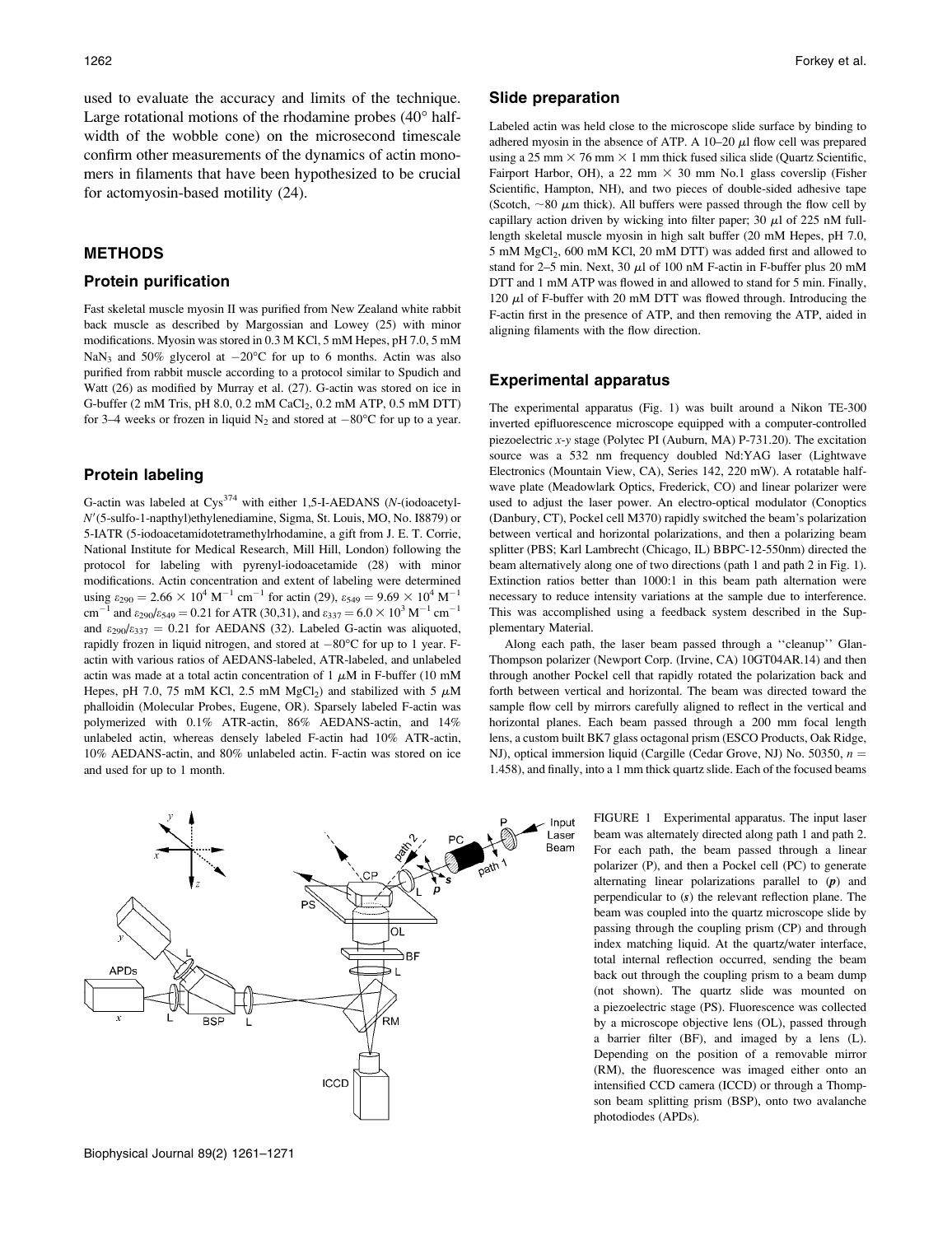intersected the quartz-water interface, at the bottom of the slide, at an angle of  $\sim 69^\circ$  relative to the slide normal, an angle greater than the critical angle for total internal reflection (23,33). The incident laser beam was thus totally reflected and only an evanescent wave with a 1/e intensity decay constant of  $\sim$ 140 nm was present in the flow cell at the surface of the quartz slide.

The path 1 laser beam is reflected at the quartz-water interface in the  $x-z$ plane, and path 2 in the y-z plane. By time multiplexing the two input paths at 50 Hz, and the two input beam polarizations for each path at 100 Hz, four excitation polarizations, labeled  $s1$ ,  $p1$ ,  $s2$  and  $p2$ , were generated sequentially. The dwell time at each path and polarization was 9.9 ms, and 0.1 ms was allotted for switching between them.

Fluorescence was collected by a  $100\times$ , 1.2 numerical aperture water immersion objective lens (Leica (Heerbrugg, Switzerland) PL Fluotar) and passed through two emission filters (Chroma (Rockingham, VT) HQ575/ 90M and HQ545LP) to remove background light. The emitted light was imaged onto an intensified charge-coupled device camera (CCD; Roper Scientific Princeton Instruments (Trenton, NJ) V/ICCD). Images were captured and digitized by a frame grabber (Data Translation (Marlboro, MA), DT3152), displayed on a computer monitor and used to manually select a location for further data collection. Alternately, the emitted light was redirected by a mirror (RM; Fig. 1), collimated by a 125 mm focal length lens, passed through a beam-splitting Thompson polarizer (Karl Lambrecht, SMTA-12-45) where it was separated into its component polarizations along projections of the stage  $x$  and  $y$  axes, and refocused by 125 mm focal length lenses onto two avalanche photodiodes (APDs; PerkinElmer (Freemont, CA), SPCM-AQR-16). A piezoelectric stage, under computer control, was used to align a spot selected from the camera images, with the APDs.

Custom built electronics and a counting board (National Instruments (Austin, TX), PCI-MIO-16E-4) were used to bin individual photon pulses into 9.9 ms gates synchronized with the polarization switching. The counts per gate gave intensities for each combination of excitation and detection polarization. With the four excitation modes,  $s1$ ,  $p1$ ,  $s2$ ,  $p2$ , and the two detection polarizations, x and y, eight raw polarized intensities,  $s_1I_x^R$ ,  $_{s1}I_{y}^{R}$ ,  $_{p1}I_{x}^{R}$ ,  $_{p2}I_{x}^{R}$ ,  $_{s2}I_{y}^{R}$ ,  $_{p2}I_{y}^{R}$ ,  $_{p2}I_{y}^{R}$ , were measured during each 40 ms cycle of data collection. For each 40 ms cycle, an estimate of the total intensity was calculated using the equation  $I_{\text{Tot}} = \left( s_1 I_x^R + s_1 I_y^R + s_2 I_x^R + \cdots \right)$  $_{s2}I_y^{\rm R}$  + 0.885  $\left( {_{p1}I_x^{\rm R} + _{p1}I_y^{\rm R} + _{p2}I_x^{\rm R} + _{p2}I_y^{\rm R}} \right)$ . The factor 0.885 was determined empirically using the expressions in Appendix A of the Supplementary Material (Eq. A.3) to cause this total intensity to be relatively insensitive to probe orientation.  $I_{\text{Tot}}$  includes probe fluorescence plus background intensities.

For visualization of the AEDANS-actin, a 1 mW ultraviolet laser (355 nm, Uniphase (San Jose, CA), NV-10110-100) was also directed into the coupling prism and quartz slide at a glancing angle to generate an evanescent wave. Fluorescence from the AEDANS-actin was passed

four input polarizations to generate nearly unpolarized excitation. These images were digitized and overlaid on a computer screen. For each single molecule measurement on a sparsely labeled filament, a rhodamine spot was selected based on colocalization with an actin filament aligned along the  $x$ axis. The spot was then shifted in the  $x-y$  plane into the point conjugate with the APDs. The excitation was adjusted to  $\sim 20$  mW at the sample for experiments on sparsely labeled filaments, and to 3–30 mW for densely labeled filaments. Sparsely labeled filaments were interrogated for 250 cycles of the 8 polarized intensities, thereby accumulating 10 s of data. For densely labeled filaments, a spot near the middle of a horizontal or vertical filament was selected and interrogated for 50 cycles. Data were collected on each slide for up to 30 min after preparation. Background intensities were recorded from nearby filament-free regions.

After data collection on a sparsely or densely labeled F-actin slide, calibration data, used to calculate the correction factors  $C_d$ ,  $X_1$ ,  $X_2$ , and  $X_{12}$ (defined below), were obtained as described in the Supplementary Material (Appendix B).

#### Definition of calibration factors

The four calibration factors  $X_1$ ,  $X_2$ ,  $X_{12}$ , and  $C_d$  take into account the nonideal optical properties of the apparatus and are defined as follows.  $X_1$  is the ratio of excitation intensities at the sample for  $s1$  and  $p1$  polarizations, divided by the ratio expected from the optical arrangement (see the Supplementary Material, Appendix A—Eqs. A.1).  $X_2$  is the corresponding factor for the s2 and  $p2$  intensities.  $X_{12}$  is the ratio of excitation intensities along path 1 and path 2.  $C_d$  is the ratio of sensitivities of the x-polarized and y-polarized detection paths (including the relative sensitivities of the two detectors). With these definitions, the raw observed intensities,  ${}_{i}I_{j}^{R}$ , were readily converted into corrected intensities,  $iI_j$  (see the Supplementary Material, Appendix B—Eqs. B.1).

For the experiments reported in this article, the values of  $X_1, X_2, X_{12}$ , and  $C_d$  were all within  $\sim$ 10% of 1.0. That these values are close to unity indicates that the alignment of the microscope is close to ideal and that the optics do not introduce substantial polarization dichroism.

## Data analysis for densely labeled F-actin

For each spot measured on a horizontal (parallel to the  $x$  axis) or vertical (parallel to the y axis) densely labeled filament, polarized intensities with background subtracted were corrected by multiplying or dividing by the appropriate correction factors (Supplementary Material, Appendix B, Eqs. B.1), and averaged over 2 s to give eight average polarized intensities,  $_i \overline{I}_j$ , per spot. These were used to calculate the following absorption and emission polarization ratios:

$$
{}_{s1}P = \frac{{}_{s1}\bar{I}_{y} - {}_{s1}\bar{I}_{x}}{{}_{s1}\bar{I}_{y} + {}_{s1}\bar{I}_{x}} \t p1P = \frac{{}_{p1}\bar{I}_{y} - {}_{p1}\bar{I}_{x}}{{}_{p1}\bar{I}_{y} + {}_{p1}\bar{I}_{x}} \t s2P = \frac{{}_{s2}\bar{I}_{y} - {}_{s2}\bar{I}_{x}}{{}_{s2}\bar{I}_{y} + {}_{s2}\bar{I}_{x}} \t p2P = \frac{{}_{p2}\bar{I}_{y} - {}_{p2}\bar{I}_{x}}{{}_{p2}\bar{I}_{y} + {}_{p2}\bar{I}_{x}}
$$
  

$$
{}_{1}Q_{x} = \frac{{}_{s1}\bar{I}_{x} - {}_{p1}\bar{I}_{x}}{{}_{s1}\bar{I}_{x} + {}_{p1}\bar{I}_{x}} \t 1Q_{y} = \frac{{}_{s1}\bar{I}_{y} - {}_{p1}\bar{I}_{y}}{{}_{s1}\bar{I}_{y} + {}_{p1}\bar{I}_{y}} \t 2Q_{x} = \frac{{}_{s2}\bar{I}_{x} - {}_{p2}\bar{I}_{x}}{{}_{s2}\bar{I}_{x} + {}_{p2}\bar{I}_{x}} \t 2Q_{y} = \frac{{}_{s2}\bar{I}_{y} - {}_{p2}\bar{I}_{y}}{{}_{s2}\bar{I}_{y} + {}_{p2}\bar{I}_{y}} \t (1)
$$

through a 400 nm long-pass filter (Corning GG400) and imaged onto the intensified CCD camera. Computer-controlled shutters blocked both the 532 nm and 355 nm lasers except during data collection.

#### Experimental procedure

For each data spot, images of a single field of view were acquired, first exciting the AEDANS with the 355 nm laser and then exciting the rhodamine with the 532 nm laser switching quickly (at 10 kHz) between the

Data from the densely labeled F-actin were also analyzed to obtain order parameters,  $\langle P_{2d} \rangle$ ,  $\langle P_2 \rangle$ , and  $\langle P_4 \rangle$ , (16) which describe the axial orientation and motion of the rhodamine probes. The eight raw polarized fluorescence intensities, including the effects of the high numerical aperture objective, were transformed into nine low-aperture corrected intensities,  $xI_x, xI_y$ ,  $xI_z, yI_x, yI_y, yI_z, zI_x, zI_y, zI_z$ , on the assumption that the densely labeled filaments were cylindrically symmetrical. Here, the first (second) index indicates excitation (detection) polarization. For a filament oriented along the x direction, cylindrical symmetry implies  $xI_y = xI_z, yI_x = zI_x, yI_z =$  $Z_zI_y$ , and  $Y_y = Z_IZ_z$ . For a filament oriented along the y direction, analogous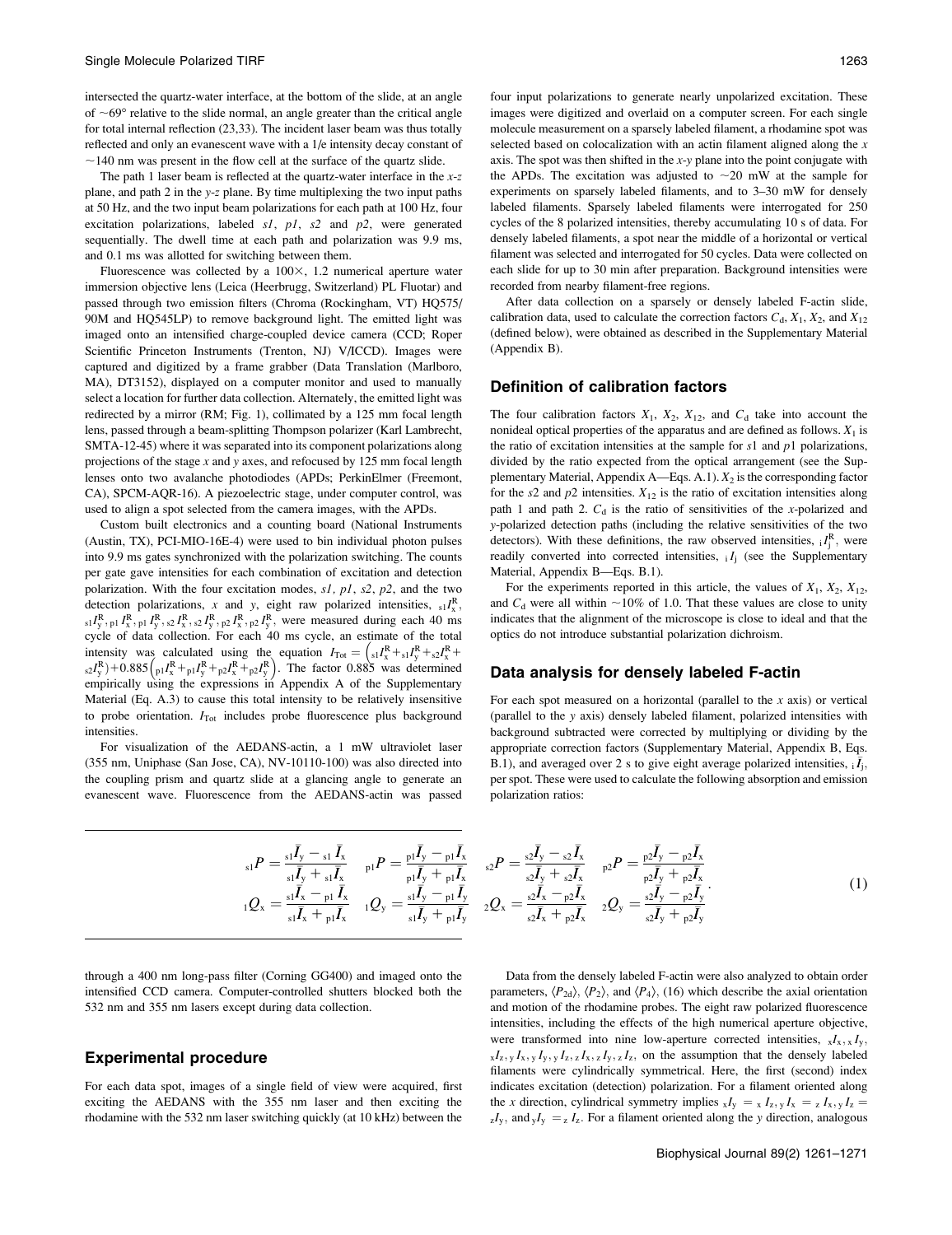symmetries hold, with each  $x$  replaced by  $y$  and vice versa. The nine lowaperture intensities for each spot on a densely labeled filament were obtained by fitting the measured raw polarized intensities, with background subtracted, to Eqs. C.1 in Appendix C (Supplementary Material). The expressions used for calculating order parameters  $\langle P_{2d} \rangle$ ,  $\langle P_2 \rangle$ , and  $\langle P_4 \rangle$  from the low-aperture polarized fluorescence intensities are listed in Appendix C (Supplementary Material).

The assumption of cylindrical symmetry of the filaments was tested by relaxing that constraint using one further intensity factor  $(C_0)$ , which expresses the extent of azimuthal asymmetry around the filament axis between the otherwise symmetrically related low-aperture intensities. For example, when the filaments are aligned along the x axis,  $xI_y = C_{0x}I_z$ ,  $\frac{1}{x}I_x$  $C_{0z}I_{x}$ ,  $I_{z} = I_{x}I_{x}$ ,  $I_{z} = I_{y}$  and  $I_{y} = C_{0z}^{2}I_{z}$ . Values of  $C_{0}$  found using these relaxed constraints averaged  $0.87 \pm 0.04$ , indicating that the filaments were nearly cylindrically symmetric.

## Data analysis for single fluorophores in sparsely labeled F-actin

Traces from individual rhodamine molecules in sparsely labeled actin filaments were selected for further analysis if they had total intensity,  $I_{\text{Tot}}$ , typical of single molecules (500–1500 detector counts per 40 ms recording cycle) and all eight of their raw polarized intensities bleached to background levels simultaneously in a single step. For traces that exhibited two or more steps to background, only the steady intensity levels immediately preceding the final step were analyzed. For each molecule analyzed, the raw polarized intensities were corrected as shown in the Supplementary Material, Appendix B, Eqs. B.1, and averaged over the steady interval before photobleaching. For each molecule, intensity levels measured after photobleaching were temporally averaged to obtain eight background intensities. In some cases (11 out of 160 analyzed molecules), when a sudden photochemically induced intensity transition was observed before photobleaching (see the accompanying article (34)), averages were taken preceding the photochemical event.

For each molecule analyzed, Eqs. A.3 in the Supplementary Material were fitted to the eight traces of the corrected intensity signals and background levels to yield angular parameters,  $\theta$ ,  $\phi$ , and  $\delta$ , and intensity factor, K, for that molecule.  $\theta$  and  $\phi$  correspond to the polar angles in the microscope coordinate system (Fig. 2 a);  $\theta$  is the axial angle relative to the z axis (normal to the slide surface);  $\phi$  is the azimuthal angle around the z axis; and  $\delta$  is the half-angle of a cone describing the amplitude of the restricted diffusion of the fluorophore on a timescale much longer than the 4 ns fluorescence lifetime and much shorter than the 10 ms data collection time. A Levenberg-Marquardt algorithm adjusted trial values of  $\theta$ ,  $\phi$ ,  $\delta$ , and K to maximize the likelihood that the recorded data, with its Poisson-distributed uncertainties, described the data (35). A  $3 \times 3 \times 3$  matrix of 27 provisional values for  $\theta$ ,  $\phi$ , and  $\delta$ , each of which was set independently to 15°, 45°, or 75°, was used as starting values. For each of the 27 starting values, a  $\chi^2$  value was calculated by summing the squared differences between measured and best-fit polarized intensities for all of the input/output polarizations and at each time point. When the best fit had any of the three angles within  $3^\circ$  of  $0^{\circ}$  or 90°, the next best fit was retained, provided its  $\chi^2$  value was not significantly larger. If the  $\chi^2$  value of the next best fit was significantly larger, or if all 27 provisional values resulted in fits with at least one of the angles within  $3^{\circ}$  of  $0^{\circ}$  or  $90^{\circ}$ , then the best fit was retained. After fitting, the data were filtered to remove from further analysis any molecules that, using the criteria above, resulted in fitted angles within  $0.5^{\circ}$  of  $0^{\circ}$  or  $90^{\circ}$ . Using these criteria, 12 out of 160 data points were removed from further analysis. Further details of the fitting algorithm are available by request to Y.E.G.

The parameter expressing the extent of subnanosecond probe wobble,  $\delta_f$ , (Appendix A, Supplementary Material), was fixed for the analysis at its value (25°) determined from the densely labeled filament experiments. When  $\delta_f$  was also made adjustable in fitting data from individual molecules, its value was similar (see Results). Values for  $\beta$  and  $\alpha$ , corresponding to the axial and azimuthal angles, respectively, relative to the F-actin axis (see Fig. 2 b), were determined from  $\theta$  and  $\phi$  using a standard Euler rotation matrix (36).

Order parameters for the static axisymmetric distribution of single molecules,  $\langle P_{2s} \rangle$  and  $\langle P_{4s} \rangle$ , were calculated from the measured  $\beta$ -angles using the equations

$$
\langle P_{2s} \rangle = \frac{1}{N} \sum_{i=1}^{N} P_2(\cos \beta_i)
$$
  

$$
\langle P_{4s} \rangle = \frac{1}{N} \sum_{i=1}^{N} P_4(\cos \beta_i),
$$
 (2)

where  $P_2(x)$  and  $P_4(x)$  are the second and fourth-order Legendre polynomials, respectively (16,37). Order parameters describing the ''slow wobble'' were calculated using the equations

$$
\langle P_{2p} \rangle = \frac{1}{N} \sum_{i=1}^{N} \frac{1}{2} \cos \delta (\cos \delta + 1)
$$
  

$$
\langle P_{4p} \rangle = \frac{1}{N} \sum_{i=1}^{N} \frac{1}{8} \cos \delta (7 \cos^2 \delta - 3) (\cos \delta + 1).
$$
 (3)

The order parameters  $\langle P_2 \rangle$  and  $\langle P_4 \rangle$  determined from the densely labeled F-actin data (see above) do not distinguish between the static and slow wobble distributions, but instead are sensitive to the combined distribution. The corresponding order parameters were determined from the single molecule data using the relations (16,38)

$$
\langle P_2 \rangle = \langle P_{2s} \rangle \langle P_{2p} \rangle
$$
  

$$
\langle P_4 \rangle = \langle P_{4s} \rangle \langle P_{4p} \rangle.
$$
 (4)

The single molecule data were also combined and analyzed as a virtual densely labeled filament. For each molecule, eight average intensities were determined from the data traces after background subtraction and correction. For each combination of excitation/detection polarizations, the average intensities from all of the analyzed single molecules were summed to give the corresponding polarized intensity level expected from a more densely labeled filament. Absorption and emission polarization ratios as well as  $\langle P_{2d} \rangle$ ,  $\langle P_2 \rangle$ , and  $\langle P_4 \rangle$  values were calculated for these summed intensities following the procedures described above for analyzing intensities from actual densely labeled filaments.



FIGURE 2 Coordinate systems. (a) Laboratory (or microscope) coordinate system (see Fig. 1). The positive  $z$  axis lies along the optical axis of the microscope and points from the surface of the slide toward the objective. The  $x$  and  $y$  axes lie in the reflection planes of beam paths 1 and 2, respectively, with the positive directions determined by the projections of the beam propagation directions onto the slide surface.  $\theta$  and  $\phi$  are the axial and azimuthal angles, respectively, of the rhodamine dipole moment relative to the laboratory coordinate system.  $\delta$  is the half-cone angle that describes the motion of the flourophore on a timescale  $\gg$ 4 ns and  $\ll$ 10 ms. (b) Actin coordinate system.  $\beta$  and  $\alpha$  are the axial and azimuthal angles, respectively, relative to the axis of the actin filament.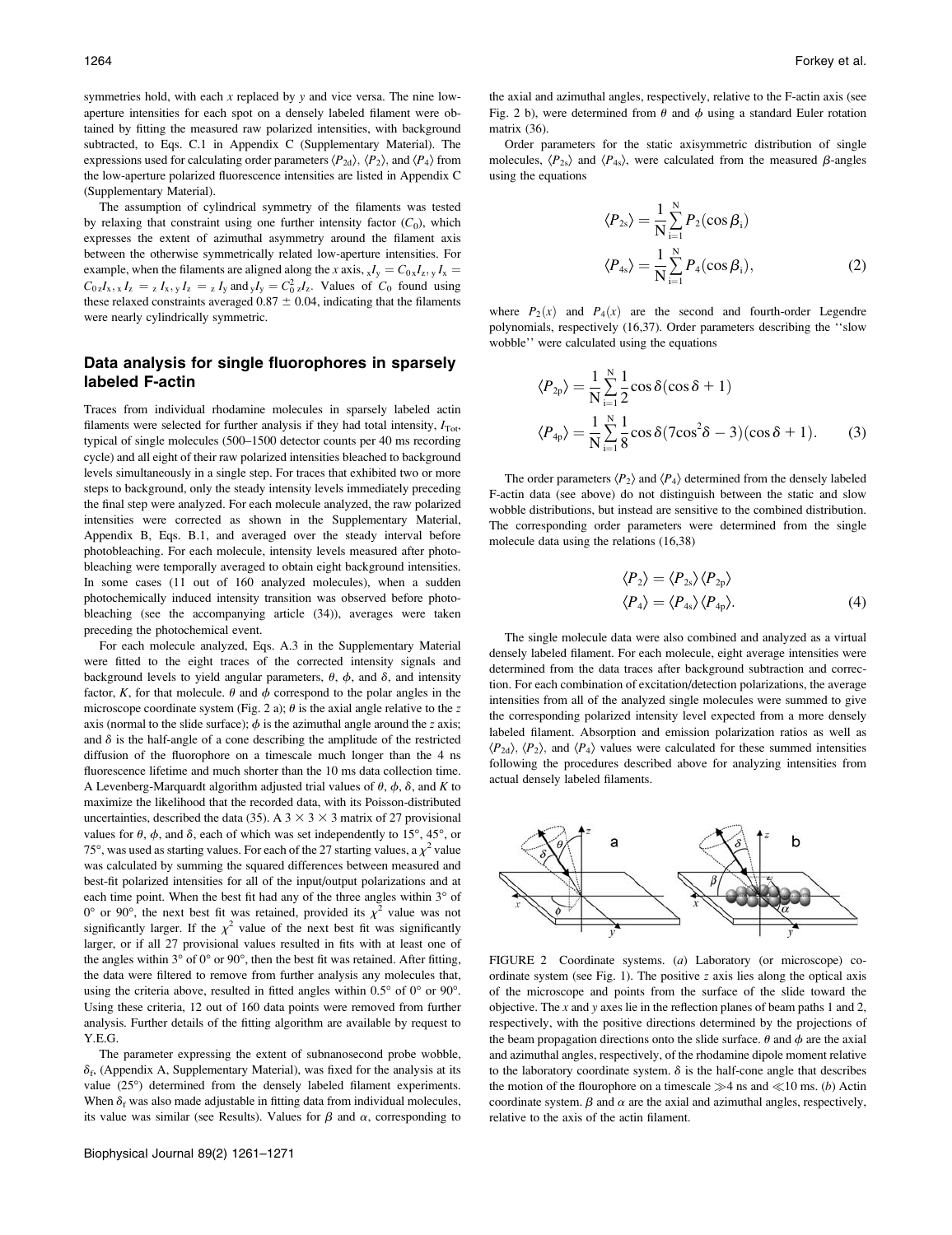## RESULTS

## Measurement of single molecule 3D orientation at 40 ms time resolution

Sparsely labeled actin filaments, containing 0.1% ATRlabeled and 86% AEDANS-labeled actin monomers, were bound to a myosin coated, fused silica slide and preferentially aligned with the flow direction in the sample chamber as described in Methods. Fig. 1 of the accompanying article (34), shows flow alignment of actin similar to that typically achieved here. Slides were placed on the microscope stage with the flow direction, and most F-actin filaments, aligned with the x axis of the microscope coordinate frame (Fig. 2). Video camera images of the AEDANS and of the rhodamine fluorescence were used to locate individual rhodamine fluorophores on single filaments. At this low density of labeling, single fluorophores were typically separated by several micrometers, allowing individual spots to be readily identified. Once a particular fluorophore was selected, sets of eight polarized fluorescence intensities were collected at a rate of 40 ms per set for 10 s (see Methods).

The time courses of a typical set of the eight raw polarized intensities measured from an individual ATR-labeled actin monomer within a filament are shown in Fig. 3. Except for the noise, which is typical on this recording, all eight fluorescence intensity traces are essentially flat until they simultaneously bleach to the background level in one step. This behavior indicates that the detected photons in excess of the background came from one fluorophore. A linear combination of the eight intensities that is roughly independent of fluorophore orientation is shown as the black trace in the fifth panel down  $(I_{\text{Tot}})$ . As described in Methods, for each data point, the eight intensities were fitted to the equations in Supplementary Material Appendix A to determine the 3D orientation in the microscope coordinate frame, amplitude of slow-wobble mobility of the fluorophore, and intensity factor  $I_{Fit}$  (blue trace in Fig. 3, panel 5). The fitted intensity factor is in good agreement with  $I_{\text{Tot}}$  minus background.  $\theta$  and  $\phi$  are the axial and azimuthal angles of the fluorophore's absorption/ emission dipole moment relative to the optical axis of the microscope (Fig. 2 a and Fig. 3, panel 6). Because of the symmetries of the polarizations used,  $\theta$  and  $\phi$  were determined to within a fourfold degeneracy. Although the measured values are presented with  $\theta$  and  $\phi$  each between 0° and 90 $^{\circ}$ , the degeneracy indicates that the actual value of  $\phi$  may be equal to  $\phi$ ,  $180^\circ - \phi$ ,  $180^\circ + \phi$ , or  $360^\circ - \phi$ . This degeneracy, combined with the mirror symmetry of the fluorophore's dipole moment, implies  $\theta$  could also be equal to  $180^\circ - \theta$ .  $\beta$  and  $\alpha$  are the axial and azimuthal angles relative to the actin axis (Fig. 2 b and Fig. 3, panel 7). These values are also reported with each between  $0^{\circ}$  and  $90^{\circ}$ . The degeneracy here indicates  $\alpha$  may be  $\alpha$ ,  $180^{\circ} - \alpha$ ,  $180^{\circ} + \alpha$ , or  $360^{\circ} - \alpha$ , and  $\beta$  may be  $\beta$  or 180° –  $\beta$ . As expected, when the polarized intensities are relatively constant, the orientation is unchanged.  $\delta$  is the half-angle of the cone describing restricted



FIGURE 3 Single molecule data. Typical data trace from a single rhodamine molecule attached to a sparsely labeled actin filament. Raw polarized fluorescence intensities have units of photocounts per 10 ms gate; total intensities have units of photocounts per 40 ms cycle. Polarized intensity subscripts indicate excitation/detection polarizations as defined in Methods.  $I_{\text{Tot}}$  is a weighted sum of the fluorescence intensities according to the expression given in Methods.  $I_{Fit}$  is the corresponding intensity less background determined from the fit to the data (proportional to  $K$ —see Methods). The single discrete decrease of all intensities to background levels at  $\sim$  6 s is due to photobleaching of the fluorophore. Angles are defined as in Fig.2.

diffusion of the fluorophore on the time scale 4 ns  $\ll \tau \ll 10$ ms (slow wobble; Fig. 2 and Fig. 3, panel 8), likely representing the amplitude of  $\mu$ s mobility of the protein domain to which the fluorophore is attached.  $\delta_f$ , the half-angle of the cone representing restricted diffusion of the fluorophore on the time scale  $\tau \ll 4$  ns, was fixed at 25° for this analysis.

The angles  $\theta$ ,  $\phi$ , and  $\delta$  were also determined for the data with the fast motion parameter,  $\delta_f$ , allowed to vary.  $\delta_f$ determined this way was  $29^{\circ} \pm 11^{\circ}$ . Values obtained for the other adjustable parameters  $(\theta, \phi, \phi)$  and  $\delta$ ) were nearly the same whether  $\delta_f$  was adjustable or not. However, because uncertainties on the fitted values of  $\theta$ ,  $\phi$ , and  $\delta$  were higher when  $\delta_f$  was allowed to vary, and because the fitted value of  $\delta_f$  reasonably matched the value determined for densely labeled actin filaments (see below), the main data analysis fixed  $\delta_f$  at 25°.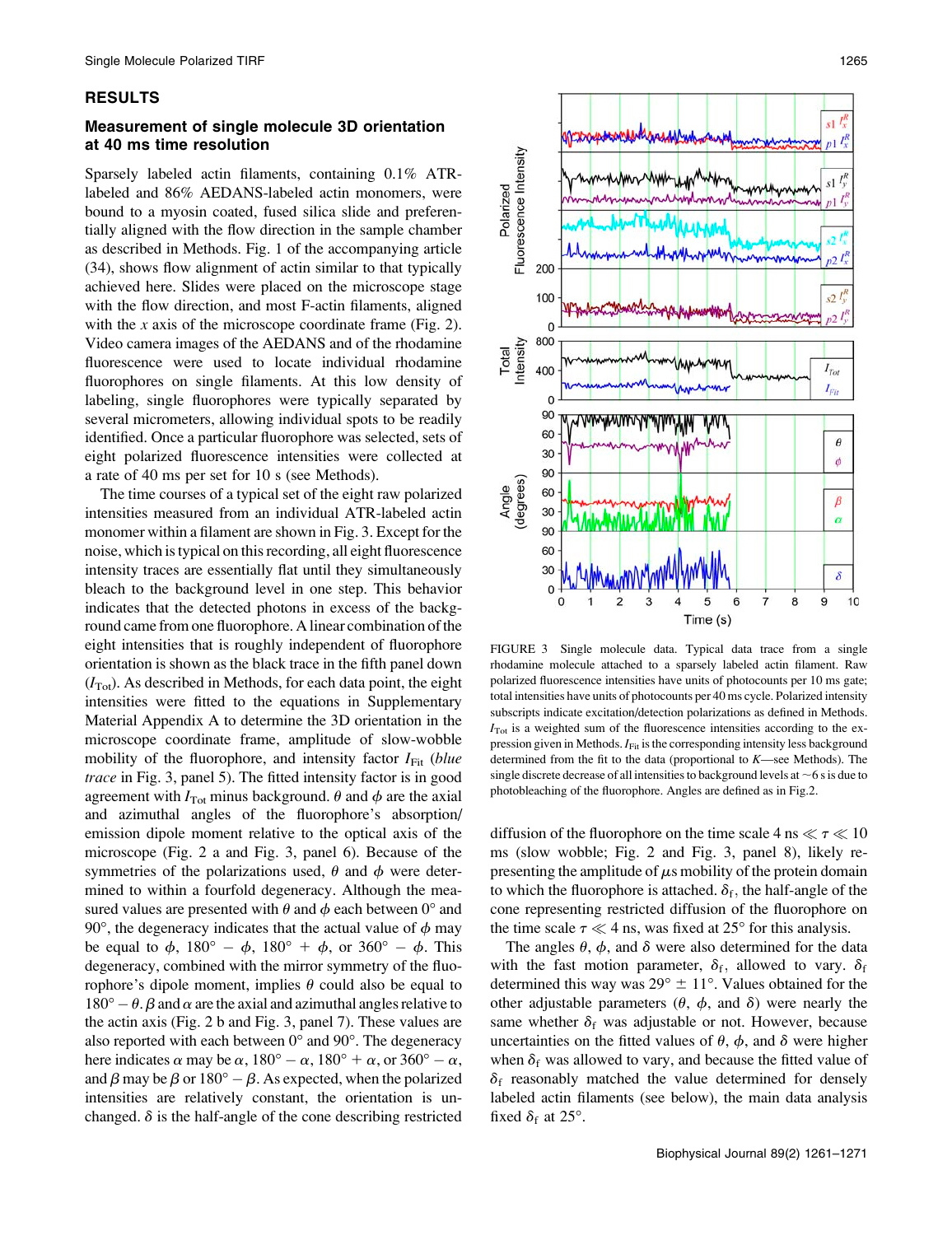For each molecule, average values  $\bar{\beta}$ ,  $\bar{\alpha}$ , and  $\bar{\delta}$  were calculated from the temporal traces. The distributions of  $\bar{\beta}$ - and  $\bar{\alpha}$ -values (Fig. 4) show that the  $\bar{\beta}$ -values were more closely grouped than the  $\bar{\alpha}$ -values, as expected for a population of fluorophores uniformly distributed around the actin axis. The mean values of  $\beta$  and  $\delta$  for 148 individual ATR-labeled actin monomers were 49.6°  $\pm$  0.8° and 37°  $\pm$  1°, respectively (mean  $\pm$  SE).

The precision of the angles measured with 40 ms time resolution was determined by calculating the mean values and standard deviations from the time-resolved measurements for each individual molecule, as shown in Fig. 4. There was no apparent correlation between average angle values and the corresponding standard deviations. For  $\alpha$ ,  $\beta$ ,  $\theta$ ,  $\phi$ , and  $\delta$  measurements, the average standard deviations were  $16^{\circ}$ ,  $9^{\circ}$ ,  $10^{\circ}$ ,  $14^{\circ}$ , and  $17^{\circ}$ , respectively.

To examine the source of noise in the temporal traces of probe angles, simulated polarized intensities were also calculated using Eqs. A.3 (Supplementary Material, Appendix A), assuming Poissonian distributed photon shot noise (39). These simulated intensities were determined for a fixed value of  $\delta$  (30°) and a range of  $\alpha$ ,  $\beta$ ,  $\theta$ , and  $\phi$ . The root meansquared deviations between fits to these simulated intensities and the corresponding angles were  $13^{\circ}$ ,  $7^{\circ}$ ,  $6^{\circ}$ ,  $10^{\circ}$ , and  $11^{\circ}$ for  $\alpha$ ,  $\beta$ ,  $\theta$ ,  $\phi$ , and  $\delta$ , respectively, close to the standard deviations calculated from the measured single molecule data. This result indicates that the major source of noise on the single molecule data was photon shot noise.

Order parameters  $\langle P_{2s} \rangle$  and  $\langle P_{4s} \rangle$  for the static  $\beta$  distribution (see Methods) were  $0.14 \pm 0.02$  and  $-0.33 \pm 0.01$ , respectively. The order parameters  $\langle P_{2p} \rangle$  and  $\langle P_{4p} \rangle$  describing the slow-wobble cone were  $0.67 \pm 0.02$ , and  $0.29 \pm 0.03$ , respectively. These values and their products are plotted (see Fig. 6, black symbols) and are compared below with order parameters measured on densely labeled F-actin filaments to estimate accuracy of the measured single molecule angles.

#### Measurement of densely labeled F-actin

Densely labeled F-actin filaments, containing 10% ATRlabeled and 10% AEDANS-labeled actin monomers, were bound to a myosin-coated fused silica slide and preferentially aligned with the flow direction along either the x axis or y axis of the microscope coordinate frame as described in Methods. Images of the AEDANS or ATR fluorescence were used to locate individual filaments on the surface. At this density, the fluorescence intensity appeared uniform along the filaments.

Polarization ratios, as defined in Methods, were calculated for each spot, and combined into distributions (Fig. 5). Filaments included in the analysis were oriented within 10<sup>o</sup> of the x or y microscope axis, indicated by "H" or "V" superscripts, respectively.

If the calibration factors  $X_1, X_2, X_{12}$ , and  $C_d$  (Supplementary Material) are correct, then consideration of the symmetries between the different excitation polarizations and different filament orientations results in the following expected equalities:

$$
{}_{s1}P^H = -{}_{s2}P^V{}_{p1}P^H = -{}_{p2}P^V{}_{s2}P^H = -{}_{s1}P^V{}_{p2}P^H = -{}_{p1}P^V
$$
  

$$
{}_{1}Q_x^H = {}_{2}Q_y^V{}_{1}Q_y^H = {}_{2}Q_x^V{}_{2}Q_x^H = {}_{1}Q_y^V{}_{2}Q_y^H = {}_{1}Q_x^V
$$

Agreement between these equations and the measured polarization ratios for the densely labeled filaments (Fig. 5) indicates that the calibration factors have been determined accurately.

A simple check of the fidelity of the single molecule intensity measurements is to sum the polarized intensities from all 160 individual molecules interrogated in the sparsely labeled filament experiments as if they were in one ''H'' -oriented filament. Ratios of these totals are shown as red dots in Fig. 5 and agree well with the polarization ratios measured from actual densely labeled filaments.

The orientation distribution of the rhodamine probes on the densely labeled filaments was described in the form of  $\langle P_{2d} \rangle$ ,  $\langle P_2 \rangle$ , and  $\langle P_4 \rangle$  order parameters following the procedure described in Methods and in Dale et al. (16). As expected, there was no significant difference between the order parameter values determined for ''horizontally'' and ''vertically'' oriented filaments.

The measured value of  $\langle P_{2d} \rangle$  (second rank order parameter describing subnanosecond wobble) was  $0.866 \pm 0.004$ (mean  $\pm$  SE;  $n = 121$  filaments). This value corresponds to

FIGURE 4 Distribution and standard deviations of single molecule measurements. Histograms show the distributions of average angle measurements from 148 individual molecules. The associated standard deviations calculated for each molecule are plotted versus each angle.

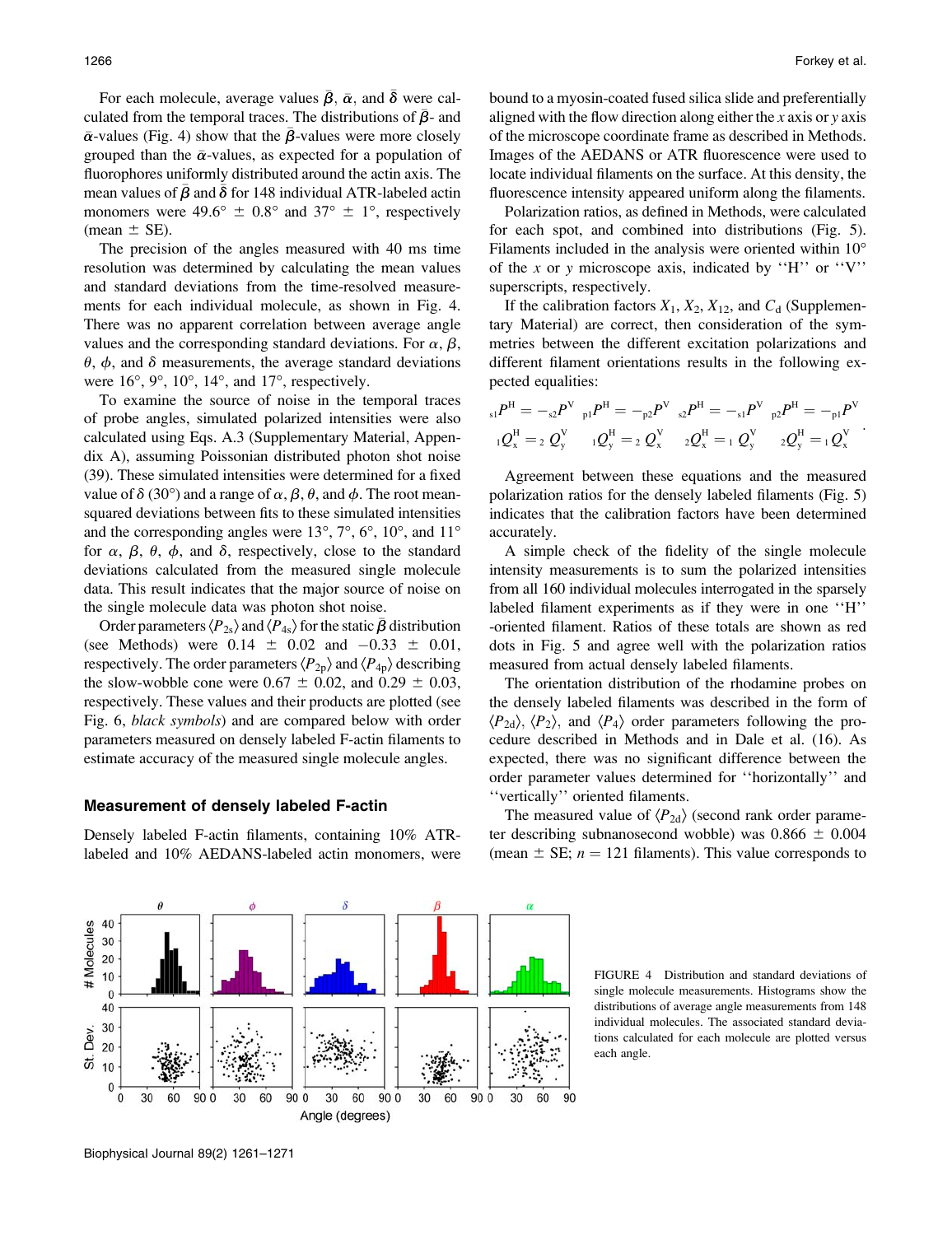

FIGURE 5 Polarization ratios for densely labeled F-actin. Each blue box plot shows the distribution of polarized intensity ratio measurements (as defined in Methods) from 76 horizontally oriented (parallel to the  $x$  axis) densely labeled actin filaments. Each green box plot shows the distribution from 45 vertically oriented (parallel to the y axis) filaments. Large red dots show the polarized intensity ratios calculated from the sum of polarized intensities measured from 160 individual molecules on sparsely labeled actin filaments. For each box plot, black dots correspond to the 5–95% range of the distribution; horizontal lines correspond to the 10–90% range; top and bottom of the colored box correspond to the 25–75% range; and the line inside of the colored box corresponds to the median (50% distribution point). The ''H'' and ''V'' superscripts correspond to polarization ratios measured on horizontal (vertical) actin filaments.

rhodamine probe motion, on a timescale much faster than its 4 ns fluorescence lifetime, within a hard-edged wobble cone with half-angle of  $25^{\circ}$  (16,40). This agrees reasonably well with the value of 29°  $\pm$  11° (corresponding  $\langle P_{2d} \rangle =$  $0.80 \pm 0.13$ ) obtained for  $\delta_f$  in the single molecule experiments above. The values of  $\langle P_2 \rangle$  and  $\langle P_4 \rangle$  determined from all densely labeled actin data were 0.147  $\pm$  0.003 and -0.136  $\pm$ 0.003, respectively. These order parameters represent the combined static and slow wobble (on the timescale 4 ns  $\ll t \ll$ 10 ms) distributions and are plotted in Fig. 6. The description in Methods (Eq. 4) and Bell et al. (38) indicates that the products of the order parameters determined from the single molecule measurements for the different timescales (i.e.,  $\langle P_{2s} \rangle \langle P_{2p} \rangle$  should be equal to the order parameters determined from the densely labeled filaments (i.e.,  $\langle P_2 \rangle$ ). As shown in Fig. 6, the products of the single molecule order parameters (*solid circle*) are very close to those measured with the densely labeled filaments (diamonds).

## **DISCUSSION**

Single molecule fluorescence polarization (SMFP) was used to measure the orientation of individual rhodamine probes labeling  $Cys^{374}$  of actin monomers copolymerized into filaments with unlabeled actin. The 3D orientation was measured and reported relative to the microscope laboratory coordinate frame ( $\theta$  and  $\phi$ ), and with respect to the axis of the actin filaments ( $\beta$  and  $\alpha$ ). The distributions of these



FIGURE 6 Comparison of ensemble and single molecule order parameter measurements. The solid triangle and square show  $(\langle P_{2p} \rangle, \langle P_{4p} \rangle)$  and  $(\langle P_{2s}\rangle, \langle P_{4s}\rangle)$ , respectively, determined according to Eqs. 2 and 3 from the distribution of 148 single molecule measurements of  $\beta$  shown in Fig. 4. The product of these values (see Eq. 4) is shown as the solid circle. The open circle indicates the order parameters determined by summing all of the single molecule intensities and then analyzing these sums as though they were from a densely labeled filament. Dark and shaded diamonds indicate the order parameters determined for densely labeled horizontally aligned (along the  $x$ axis) and vertically aligned (along the y axis) filaments, respectively. All physical angular distributions fall within the area bounded by the solid lines.

angles (Fig. 4) for individual molecules spread uniformly around the actin axis as expected.  $\theta$  should take on values greater than or equal to  $\beta$ , the axial angle of the probe relative to the actin. Indeed, here the distribution of  $\theta$  extends from nearly 90° to a fairly sharp cutoff near the mean measured value for  $\beta$  ( $\beta = 50^{\circ}$ ).  $\phi$  should exhibit values less than or equal to  $\beta$ , and the measured distribution of  $\phi$  does extend from very low angles up to a cutoff near  $\beta$ . In the actin frame, the azimuthal angle,  $\alpha$ , is distributed fairly uniformly over its range of possible angles (0–90 $^{\circ}$ ), whereas  $\beta$  occupies a single narrow peak close to  $\beta$ . All of these distributions are as expected for the axially symmetric sparsely labeled F-actin. In addition, the value of  $\beta$ , 49.6°  $\pm$  0.8°, is close to the value,  $45^{\circ}$ , that is obtained for the axial angle of the rhodamine chromophore when the crystal structure of rhodaminelabeled actin (Protein Data Bank reference 1J6Z (41)) is aligned with monomers in a model of the actin filament (42), and the rhodamine dipole moment is assumed to lie between the carbons bearing its two dimethyl amino groups.

## Accuracy and precision of measurements

The standard deviation of the measurements taken every 40 ms for a given molecule is an indication of the precision of the individual measurements. Here the measurements have an average standard deviation of 10 $\degree$  for  $\theta$  and 14 $\degree$  for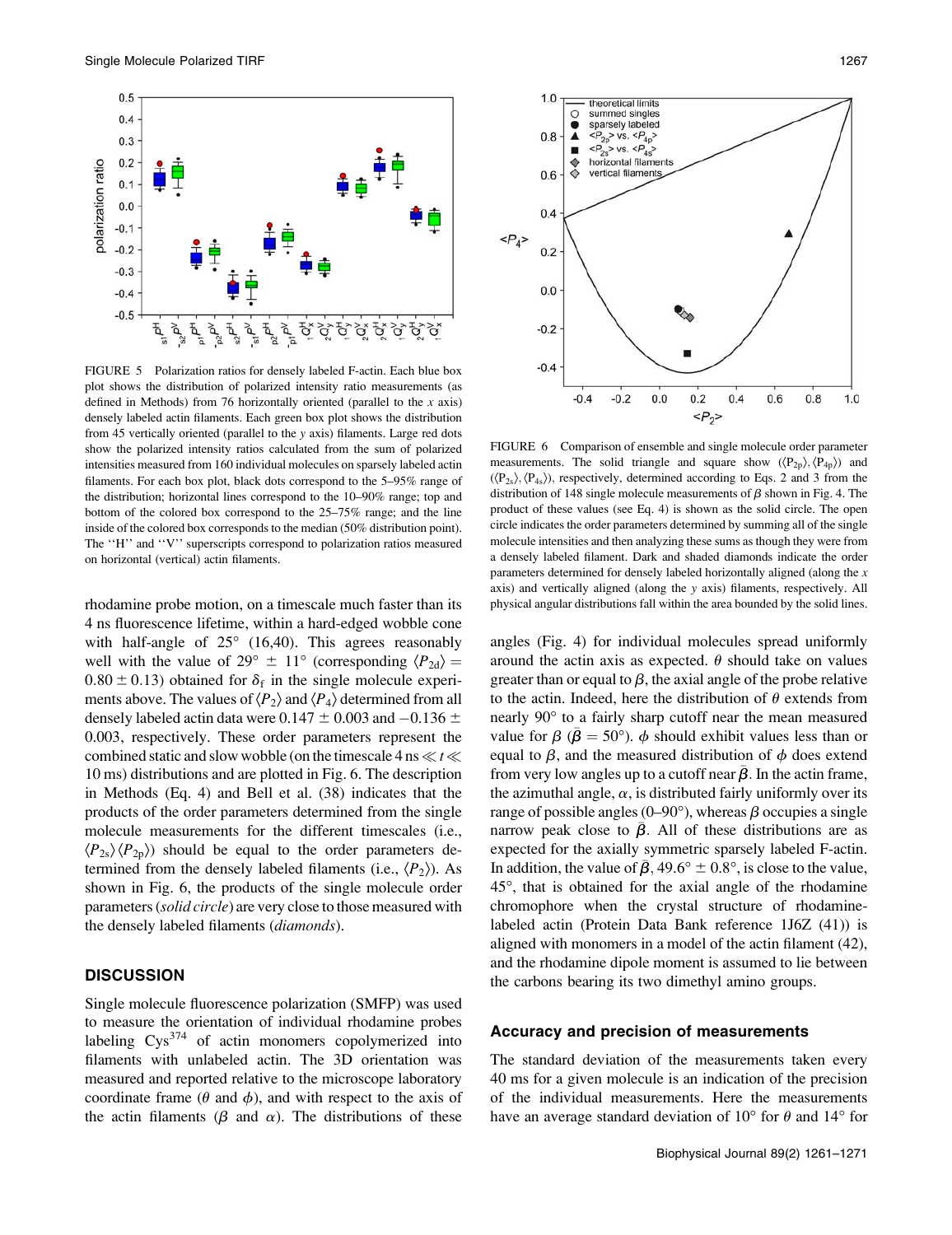$\phi$ . These levels of statistical uncertainty are low enough to make this SMFP technique useful for detecting and quantifying motions within many protein systems. For example, the technique was used to detect structural changes in myosin V during processive motility, where calmodulin light chains tilted by  $\sim$ 45 $\degree$  (or, likely, 75 $\degree$ , taking symmetries into account) each time the molecule stepped along actin (22). X-ray crystallography studies have implied similar or larger domain rotations in many other systems including DNA polymerase (43),  $F_1$ -ATPase (3,6), the potassium ion channel (10,11,14), and translation elongation factors (44).

The standard deviations on the measured angles were close to those predicted by a computer simulation that assumed statistical uncertainties under similar recording conditions were dominated by photon shot noise in the signal and background intensities. This implies that similar precision could be achieved on shorter timescales, provided that comparable counts per measurement interval were maintained by increasing the excitation laser power. Maintenance of the angular precision by increasing laser intensity proportional to the measurement frequency should hold until the intensity becomes large enough to saturate the fluorophore, (e.g., the time between excitations is comparable to the fluorescence lifetime). Saturation would occur with rhodamine at an excitation intensity  $\sim$ 100-fold higher than that used here. Thus, submillisecond time resolution should be achievable, although with a corresponding reduction of the observation time ( $\sim$ 5 s in the present experiments) due to photobleaching.

To test the accuracy of the SMFP measurements and to determine whether any major artifacts caused systematic angular deviations, the angles and mobilities measured on a series of single molecules were compared to ensemble measurements on heavily labeled, similarly aligned actin filaments. Also, in the absence of systematic errors in the single molecule technique, ratios of summed single molecule intensities should be equivalent to ratios of multi-molecule intensities, as was found (Fig. 5).

The ensemble experiments cannot be used to measure the detailed distribution of molecular  $\beta$ -angles, but they produce two order parameters of that distribution,  $\langle P_2 \rangle$  and  $\langle P_4 \rangle$ . The orientation distribution described by  $\langle P_2 \rangle$  and  $\langle P_4 \rangle$ encompasses the static distribution of  $\beta$  as well as broadening of the orientation distribution generated by wobbling motions slower than the fluorescence lifetime (4 ns). SMFP measurements, on the other hand, determine both of these  $\beta$ -distributions, so these order parameters can be calculated directly.

As described in Methods and in Bell et al. (38), the aggregate order parameters equivalent to  $\langle P_2 \rangle$  and  $\langle P_4 \rangle$ measured by the ensemble experiment can be calculated by multiplying the order parameters ( $\langle P_{2p} \rangle$  and  $\langle P_{4p} \rangle$ ) derived from the extent of microsecond motions  $(\delta)$  in the SMFP experiment by those describing the static distribution  $(\langle P_{2s} \rangle)$ and  $\langle P_{4s} \rangle$ ). As seen in Fig. 6, the products of the order parameters ( $\langle P_{2s} \rangle \langle P_{2p} \rangle$  and  $\langle P_{4s} \rangle \langle P_{4p} \rangle$ ) measured with SMFP

are indeed close to  $\langle P_2 \rangle$  and  $\langle P_4 \rangle$ , respectively, determined from the ensemble measurements. The slight differences between the SMFP products and the ensemble order parameters are difficult to interpret directly in terms of angle differences since the ensemble measurements do not directly report individual angles or their distributions. However, if the distributions of  $\beta$  are modeled as either single Gaussian profiles or maximum entropy distributions (45) for both the sparsely and densely labeled filaments, the difference between  $\langle P_2 \rangle$  and  $\langle P_4 \rangle$  from the ensemble measurements and  $\langle P_{2s} \rangle \langle P_{2p} \rangle$  and  $\langle P_{4s} \rangle \langle P_{4p} \rangle$  from SMFP, corresponds to a difference in the peak angles of the Gaussians or maximum entropy distributions of  $\sim$ 2°. This comparison indicates that systematic errors in the single molecule measurements compared to the ensemble measurements are very low.

## Comparison with other single molecule techniques

Single molecule methods, particularly mechanical measurements using optical traps and single molecule fluorescence imaging techniques, have opened a new and powerful avenue for investigations of biophysical systems. These techniques reveal details of the functionally relevant mechanisms by directly measuring the trajectory of reactions and by avoiding averaging of populations that inevitably obscures some information (see Introduction, and Forkey et al. (23) and references therein). Orientations of single fluorophores have been measured by a number of novel polarizationsensitive microscopies. Several groups have reported the use of polarizations in the plane of the microscope slide (i.e., in the x-y plane) to measure the orientation,  $\phi$ , of the projection of a single fluorophore's dipole onto the x-y plane  $(20,21,46-$ 53). To determine the axial angle,  $\theta$ , as well, Bopp et al. (19,54) and Empedocles et al. (55) used unique fluorophores with cylindrically symmetric degenerate dipole moments. Dickson et al. (56) and Bartko et al. (57,58) used the effect of spherical aberration on the shape of a single fluorophore's point spread function to estimate both  $\theta$  and  $\phi$ . Although these approaches have yielded a wealth of new information about the motions of individual macromolecules, none is ideally suited to measuring the 3D orientation with millisecond time resolution of an individual conventional fluorophore having a nondegenerate dipole moment.

The present technique utilizes an evanescent wave generated by totally internally reflected excitation beams with temporally modulated polarization. The  $p$ -polarization (electric field parallel to the scattering plane) generates an electric field with a strong polarization component along the z axis. Such polarization is not available with excitation light propagated along the microscope optical axis. Comparison of the fluorescence between intervals of excitation with this z polarized evanescent wave versus that with  $x$ - and y-polarization provides robust discrimination between probe absorption dipoles aligned near the optical axis from those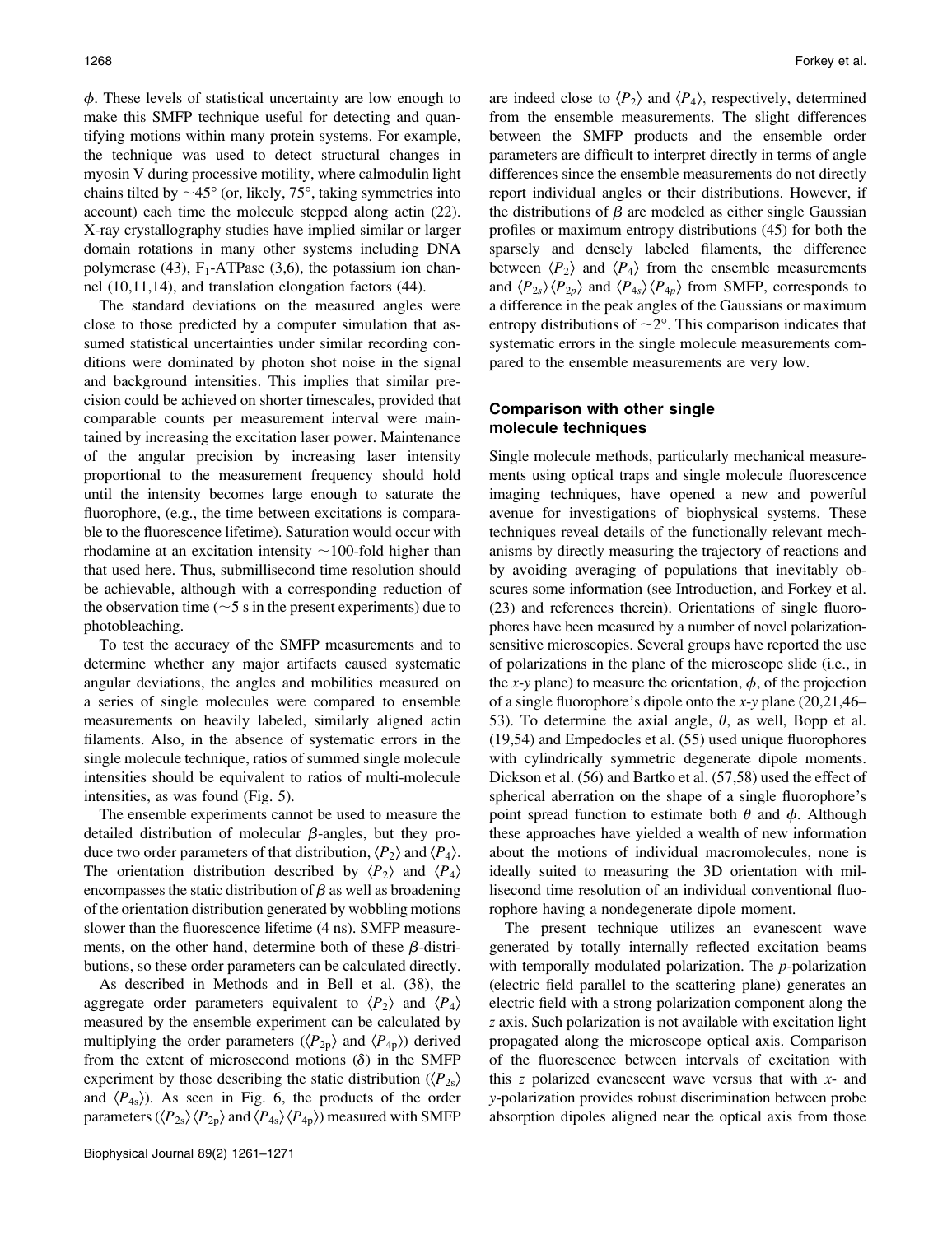nearer the x-y plane. The z-polarized evanescent wave has a small ( $\sim$ 5%) component along the x axis as well (for path 1 excitation; see Fig. 1), but this effect is easily accounted for in the analysis (Methods and Supplementary Material, Appendix A). The s-polarized excitation beam produces a purely y-polarized evanescent wave (for path 1). SMFP is only sensitive to the angle of the detected single fluorophore and is relatively insensitive to lateral motions, laser intensity variations, and mechanical vibrations. As implemented here, the detected angles are ambiguous with respect to reflection across the  $x-y$ ,  $x-z$ , and  $y-z$  planes. Some of these symmetries could be removed, however, by directing or polarizing the illumination along intermediate axes (59,60). The ability of this new technique to measure both the axial and azimuthal angles on a millisecond timescale, or better, makes it a powerful tool for real-time investigations of biological structural dynamics.

In addition to reporting the 3D orientation averaged over the measurement time, this SMFP technique also enables determination of the extent of motion  $(\delta)$  on the timescale shorter than the measurement time (10 ms here), but longer than the fluorescent lifetime (4 ns for rhodamine). Presumably, rotational motions on this microsecond timescale are due to thermal motions of the protein subunits. A conventional fluorescence polarization measurement made on an ensemble of molecules is not capable of separating the effect of motion on this timescale from that of a broad static orientation distribution. Thermal motions on this timescale have been implicated in a number of important biological processes, including the movement of molecular motors such as myosin and kinesin (61–63) and the movement of a cellular leading edge by actin polymerization (64). Although more complex pulse-probe techniques (38,65) do make rotational motions on the microsecond timescale accessible in bulk samples, interpretation of these measurements is complicated by the presence of the ensemble. Such complications are not present in the single molecule experiments reported here.

#### Motions of actin monomers in a filament

Previous measurements (reviewed in Egelman (24)) of actin motions on the microsecond timescale were obtained with ensemble measurements using electron paramagnetic resonance, saturation transfer electron paramagnetic resonance (66–68), transient absorption anisotropy, and transient phosphorescence anisotropy (69,70). These measurements indicate substantial intrafilament torsional motion on the 100  $\mu$ s timescale, and imply a filament torsional rigidity of roughly  $2 \times 10^{-27}$  Nm<sup>2</sup>. Static electron micrographs show a large component of rotation between successive monomers in filaments (on the order of  $5-6^{\circ}$ ) beyond that associated with the average twist of the filament helix, implying similar values for torsional rigidity (71,72). In contrast, single molecule in vitro measurements, relying on imaging of rotations of beads attached to individual actin filaments (73,74), suggest that the torsional rigidity is more than an order of magnitude larger, roughly  $5 \times 10^{-26}$  Nm<sup>2</sup>. This result would imply much smaller relative rotational motions between adjacent actin monomers in the filament. Although it is possible that labeling of  $Cys^{374}$  or incorporation of phalloidin may modify the torsional rigidity of F-actin, there is no correlation between these variables and the different torsional rigidities reported in the references cited above. In fact, Yoshimura et al. (69) found no difference in measured torsional rigidity between filaments that were phalloidin stabilized, and those that were not.

An accurate measurement of the torsional rigidity and the associated thermal motions of individual actin filaments is important for understanding the contribution of such motions to the interaction of F-actin with other proteins. For instance, it has been shown that under some conditions in an in vitro motility assay, myosin applies a rotational torque to actin filaments (60,75), and that binding of cofilin/ADF to actin filaments changes the helical periodicity (76). If thermal motions in the isolated filament easily access torsional angles similar to those promoted by actin-binding proteins, then accessory proteins, or even a motor, may stabilize an otherwise transient structure of the filament. However, if the isolated filament is stiffer, then the binding proteins must actively generate a torque.

The average half-width of wobbling rotational motions of the rhodamine fluorophore on the microsecond timescale  $(\delta,$ formally 4 ns  $\ll t \ll 10$  ms) measured here was 37°. The torsional rigidity implied by this extent of wobble depends on the separation between attachment points of the actin to the slide surface, through individual myosin molecules. If the torsional rigidity were  $5 \times 10^{-26}$  Nm<sup>2</sup>, a rotational motion of amplitude  $\sim 40^{\circ}$  would occur if the attachment points were  $\sim$ 34  $\mu$ m apart (74). This distance is much longer than the typical filament used and would lead to large lateral motions of the filaments (77), which were not observed at the myosin densities used to secure the filaments to the surface. By contrast, a lower torsional rigidity, i.e.,  $2 \times 10^{-27}$  Nm<sup>2</sup>, as deduced from the ensemble probe and electron microscopy studies, would imply a separation of  $\sim$ 1.4  $\mu$ m between attachments. This separation is consistent with the firm association of the filaments with the surface and lack of lateral motions observed with our standard method of attachment. The measurements reported here, therefore, support the lower of the two previously published values for torsional rigidity:  $\sim 10^{-27}$  Nm<sup>2</sup>.

A factor that might cause error in the measurements reported here is that the labeled actin monomers were assumed to undergo centrosymmetric wobbling motion about an average orientation. There is some evidence that the dynamic motions within actin are anisotropic (74). Other potential artifacts of ensemble experiments using extrinsic probes, however, such as inhomogeneous length distribution in the sample or azimuthal rotations of the whole filament, do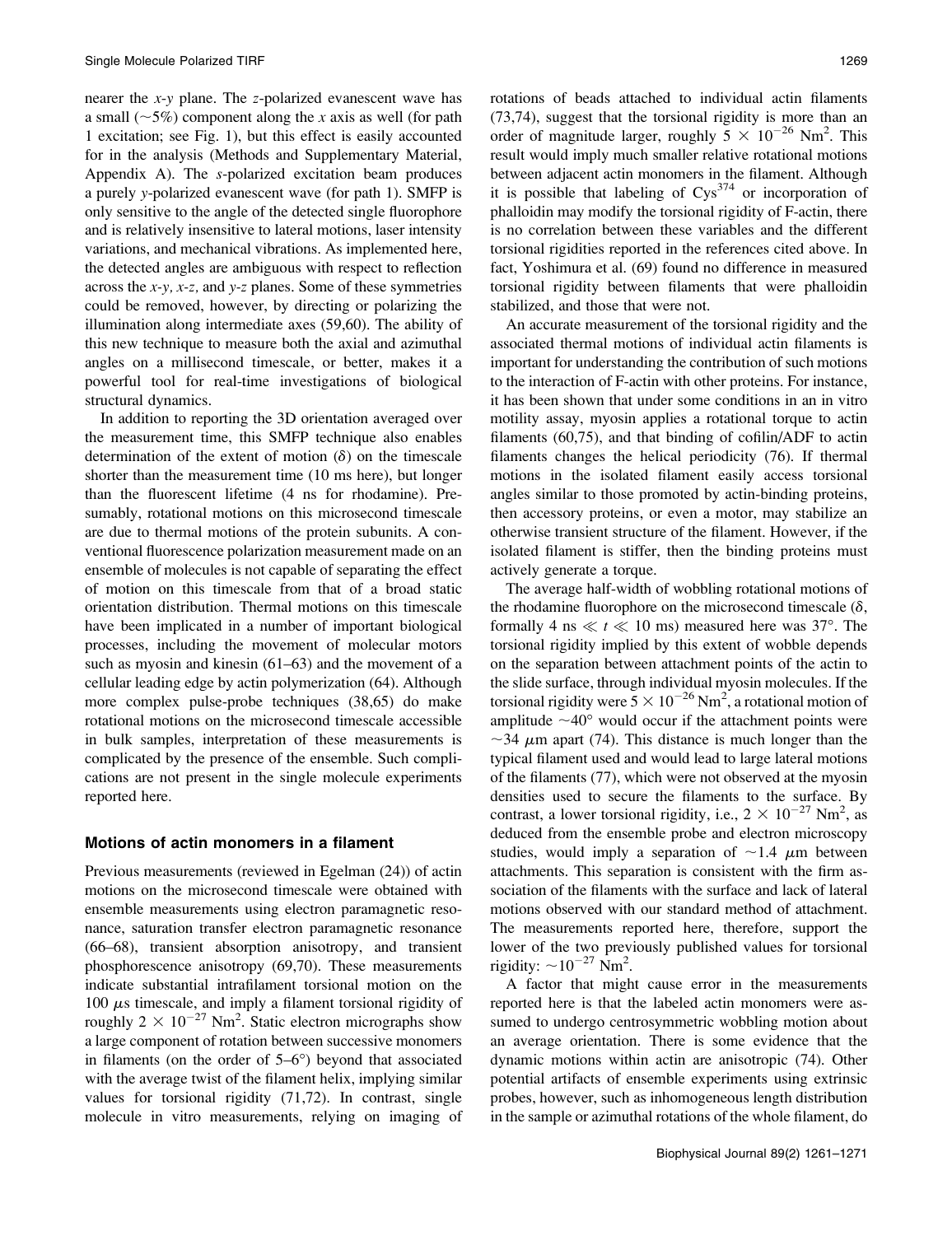not apply to the measurements reported here on individual actin filaments attached to the surface. Concerns regarding sample preparation for electron microscopy are also not relevant to the current measurements. In the works cited above that found much higher tortional rigidity, the small beads used to report the rotational mobility of actin filaments were either close to a surface (74) or trapped in an optical tweezer (73). Either of these geometries may have restricted the motions of the beads, although both groups considered this possibility and controlled for it. Therefore the reason for their outlying value for torsional stiffness is not known.

The current measurements, then, in addition to validating the new SMFP technique, provide strong support for the low actin filament torsional rigidity values obtained from many previous studies, while avoiding potential concerns about ensemble averaging and sample preparation.

## SUPPLEMENTARY MATERIAL

An online supplement to this article can be found by visiting BJ Online at http://www.biophysj.org.

We thank Eric Gallo, Joby Geevarghese, Ilya Gertsman, Jason Goldman, Scott Manz, and Joe Pili for technical assistance; Dr. Martin Pring for help with the fitting and statistical analysis; and Drs. Robert E. Dale, E. Michael Ostap, and Henry Shuman for useful discussion regarding the results presented here.

#### **REFERENCES**

- 1. Moser, C. C., J. M. Keske, K. Warncke, R. S. Farid, and P. L. Dutton. 1992. Nature of biological electron transfer. Nature. 355:796–802.
- 2. Mannuzzu, L. M., M. M. Moronne, and E. Y. Isacoff. 1996. Direct physical measure of conformational rearrangement underlying potassium channel gating. Science. 271:213–216.
- 3. Boyer, P. D. 1997. The ATP synthase—a splendid molecular machine. Annu. Rev. Biochem. 66:717–749.
- 4. Zhang, Z., L. Huang, V. M. Shulmeister, Y.-I. Chi, K. K. Kim, L.-W. Hung, A. R. Crofts, E. A. Berry, and S.-H. Kim. 1998. Electron transfer by domain movement in cytochrome bc1. Nature. 392:677– 684.
- 5. Dominguez, R., Y. Freyzon, K. M. Trybus, and C. Cohen. 1998. Crystal structure of a vertebrate smooth muscle myosin motor domain and its complex with the essential light chain: visualization of the prepower stroke state. Cell. 94:559–571.
- 6. Yasuda, R., H. Noji, K. Kinosita Jr., and M. Yoshida. 1998. F<sub>1</sub>-ATPase is a highly efficient molecular motor that rotates with discrete 120 degree steps. Cell. 93:1117–1124.
- 7. Clark, B. F. C., S. Thirup, M. Kjeldgaard, and J. Nyborg. 1999. Structural information for explaining the molecular mechanism of protein biosynthesis. FEBS Lett. 452:41–46.
- 8. Pape, T., W. Wintermeyer, and M. Rodnina. 1999. Induced fit in initial selection and proofreading of aminoacyl-tRNA on the ribosome. EMBO J. 18:3800–3807.
- 9. Fass, D., C. E. Bogden, and J. M. Berger. 1999. Quaternary changes in topoisomerase II may direct orthogonal movement of two DNA strands. Nat. Struct. Biol. 6:322–326.
- 10. Jiang, Y., A. Lee, J. Chen, M. Cadene, B. T. Chait, and R. MacKinnon. 2002. The open pore conformation of potassium channels. Nature. 417:523–526.

Biophysical Journal 89(2) 1261–1271

- 11. Jiang, Y., A. Lee, J. Chen, V. Ruta, M. Cadene, B. T. Chait, and R. MacKinnon. 2003. X-ray structure of a voltage-dependent  $K+$ channel. Nature. 423:33–41.
- 12. Dale, R. E. 1988. Some aspects of excited-state probe emission spectroscopy for structure and dynamics of model and biological membranes. In Polarized Spectroscopy of Ordered Systems. B. Samori' and E. W. Thulstrup, editors. Kluwer Academic Publishers, Boston. 491–567.
- 13. Lakowicz, J. R. 1999. Principles of fluorescence spectroscopy. 2nd ed. Kluwer Academic/Plenum Press. New York. 291–319.
- 14. Loots, E., and E. Y. Isacoff. 1998. Protein rearrangements underlying slow inactivation of the Shaker K+ channel. J. Gen. Physiol. 112:377-389.
- 15. Irving, M., T. St Claire Allen, C. Sabido-David, J. S. Craik, B. Brandmeier, J. Kendrick-Jones, J. E. T. Corrie, D. R. Trentham, and Y. E. Goldman. 1995. Tilting of the light-chain region of myosin during step length changes and active force generation in skeletal muscle. Nature. 375:688–691.
- 16. Dale, R. E., S. C. Hopkins, U. A. van der Heide, T. Marszalek, M. Irving, and Y. E. Goldman. 1999. Model-independent analysis of the orientation of fluorescent probes with restricted mobility in muscle fibers. Biophys. J. 76:1606–1618.
- 17. Corrie, J. E. T., J. S. Craik, and V. R. N. Munasinghe. 1998. A homobifunctional rhodamine for labeling proteins with defined orientations of a fluorophore. Bioconjug. Chem. 9:160–167.
- 18. Griffin, B. A., S. R. Adams, and R. Y. Tsien. 1998. Specific covalent labeling of recombinant protein molecules inside live cells. Science. 281:269–272.
- 19. Bopp, M. A., Y. Jia, L. Li, R. J. Cogdell, and R. M. Hochstrasser. 1997. Fluorescence and photobleaching dynamics of single lightharvesting complexes. Proc. Natl. Acad. Sci. USA. 94:10630–10635.
- 20. Sase, I., H. Miyata, S. Ishiwata, and K. Kinosita Jr. 1997. Axial rotation of sliding actin filaments revealed by single-fluorophore imaging. Proc. Natl. Acad. Sci. USA. 94:5646–5650.
- 21. Sosa, H., E. J. G. Peterman, W. E. Moerner, and L. S. B. Goldstein. 2001. ADP-induced rocking of the kinesin motor domain revealed by single-molecule fluorescence polarization microscopy. Nat. Struct. Biol. 8: 540–544.
- 22. Forkey, J. N., M. E. Quinlan, M. A. Shaw, J. E. Corrie, and Y. E. Goldman. 2003. Three-dimensional structural dynamics of myosin V by single-molecule fluorescence polarization. Nature. 422:399–404.
- 23. Forkey, J. N., M. E. Quinlan, and Y. E. Goldman. 2000. Protein structural dynamics by single-molecule fluorescence polarization. Prog. Biophys. Mol. Biol. 74:1–35.
- 24. Egelman, E. H. 1997. New angles on actin dynamics. Structure. 5: 1135–1137.
- 25. Margossian, S. S., and S. Lowey. 1982. Preparation of myosin and its subfragments from rabbit skeletal muscle. Methods Enzymol. 85 (Pt. B):55–71.
- 26. Spudich, J. A., and S. Watt. 1971. The regulation of rabbit skeletal muscle contraction. I. Biochemical studies of the interaction of the tropomyosin-troponin complex with actin and the proteolytic fragments of myosin. J. Biol. Chem. 246:4866–4871.
- 27. Murray, J. M., A. Weber, and M. K. Knox. 1981. Myosin subfragment 1 binding to relaxed actin filaments and steric model of relaxation. Biochemistry. 20:641–649.
- 28. Pollard, T. D. 1984. Polymerization of ADP-actin. J. Cell Biol. 99: 769–777.
- 29. Houk Jr., T. W., and K. Ue. 1974. The measurement of actin concentration in solution: a comparison of methods. Anal. Biochem. 62:66–74.
- 30. Corrie, J. E. T., and J. S. Craik. 1994. Synthesis and characterization of pure isomers of iodoacetamidotetramethylrhodamine. J. Chem. Soc. Perkins Trans. 1. 1:2967–2973.
- 31. Sase, I., H. Miyata, J. E. T. Corrie, J. S. Craik, and K. Kinosita Jr. 1995. Real time imaging of single fluorophores on moving actin with an epifluorescence microscope. Biophys. J. 69:323–328.